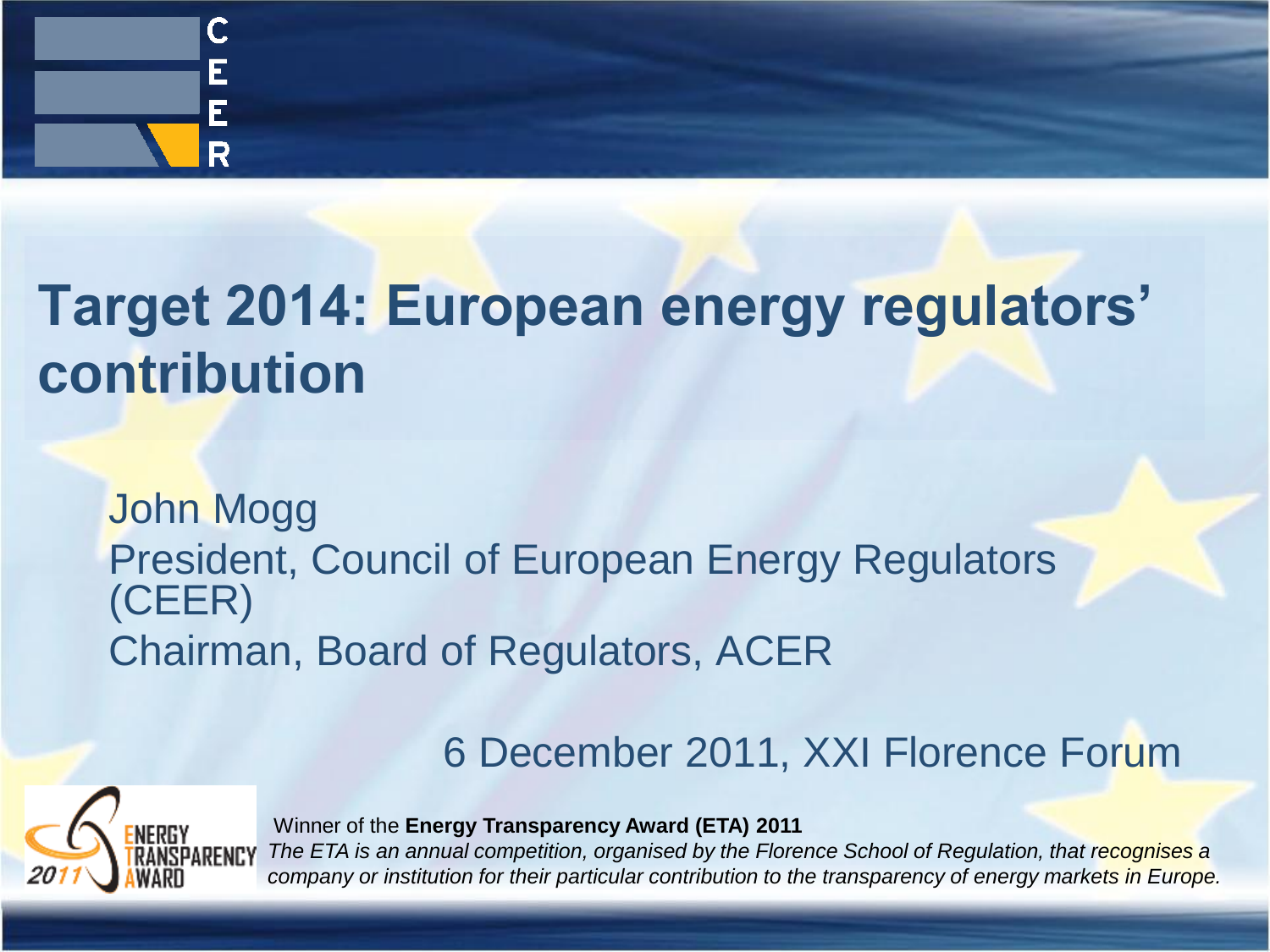

# **Regulatory cooperation flourishing through CEER**

A platform for European energy regulators:

- **A broader vision** of Europe's energy markets (Observers: EFTA and EU accession countries)
- **NRA cooperation:** network of experts, exchange experience and developing best practice
- **Support and complement ACER**: close partnership between ACER, CEER, NRAs and ICER
- Contribute to **EU's energy legislation** for customers & competitive markets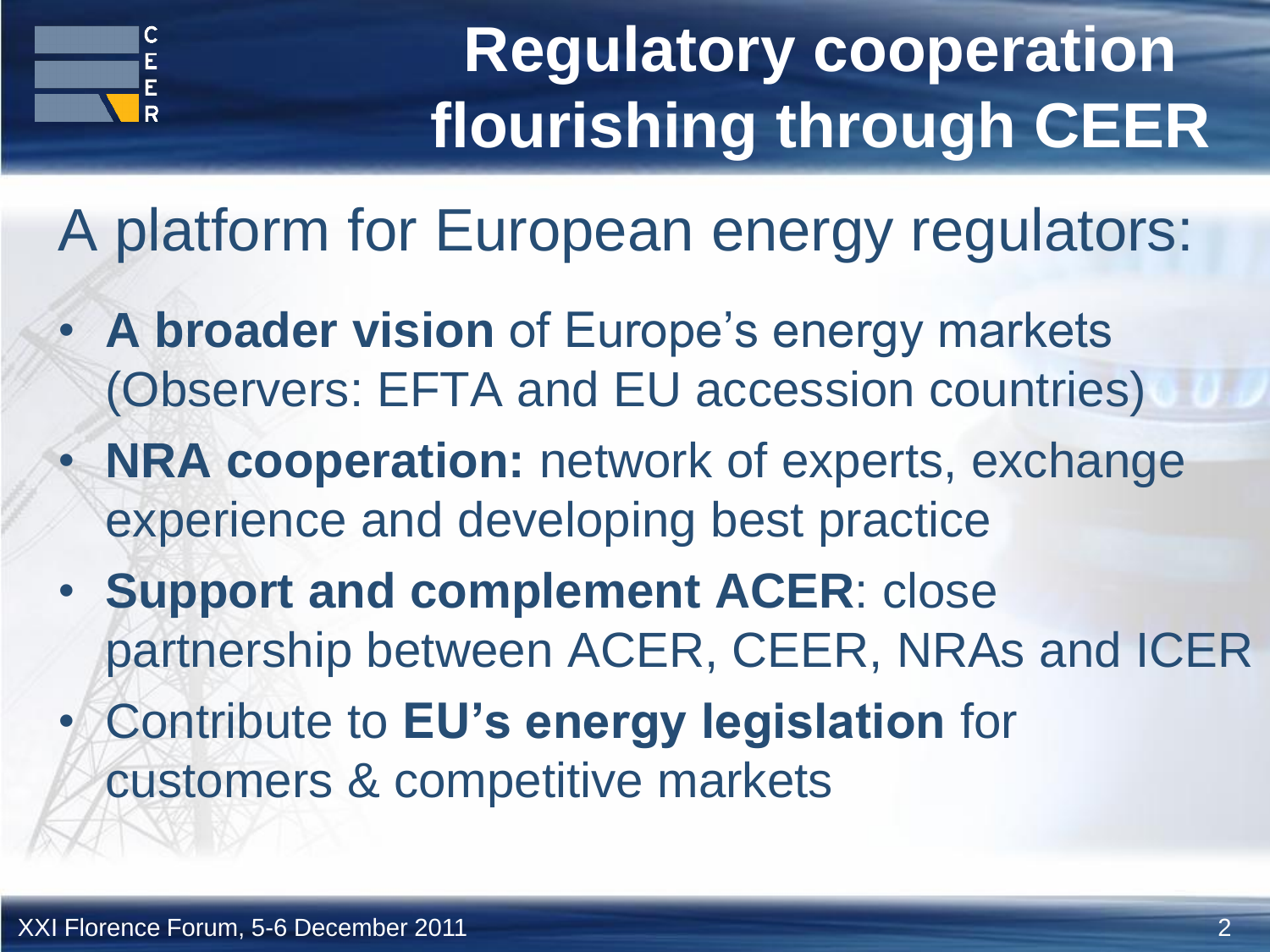

# **Regulators' priorities**

- **Full implementation** of 3rd Package
- Delivery of the **2014 Internal Market** for liquid and investable markets
- **Holistic vision**: examine issues from different angles putting **customer interests** at the heart of energy policy
- **Cooperation with ACER**
- **Dialogue** with regulators worldwide through ICER and bilaterally, including at **WFER V** in Quebec 14- 16 May 2012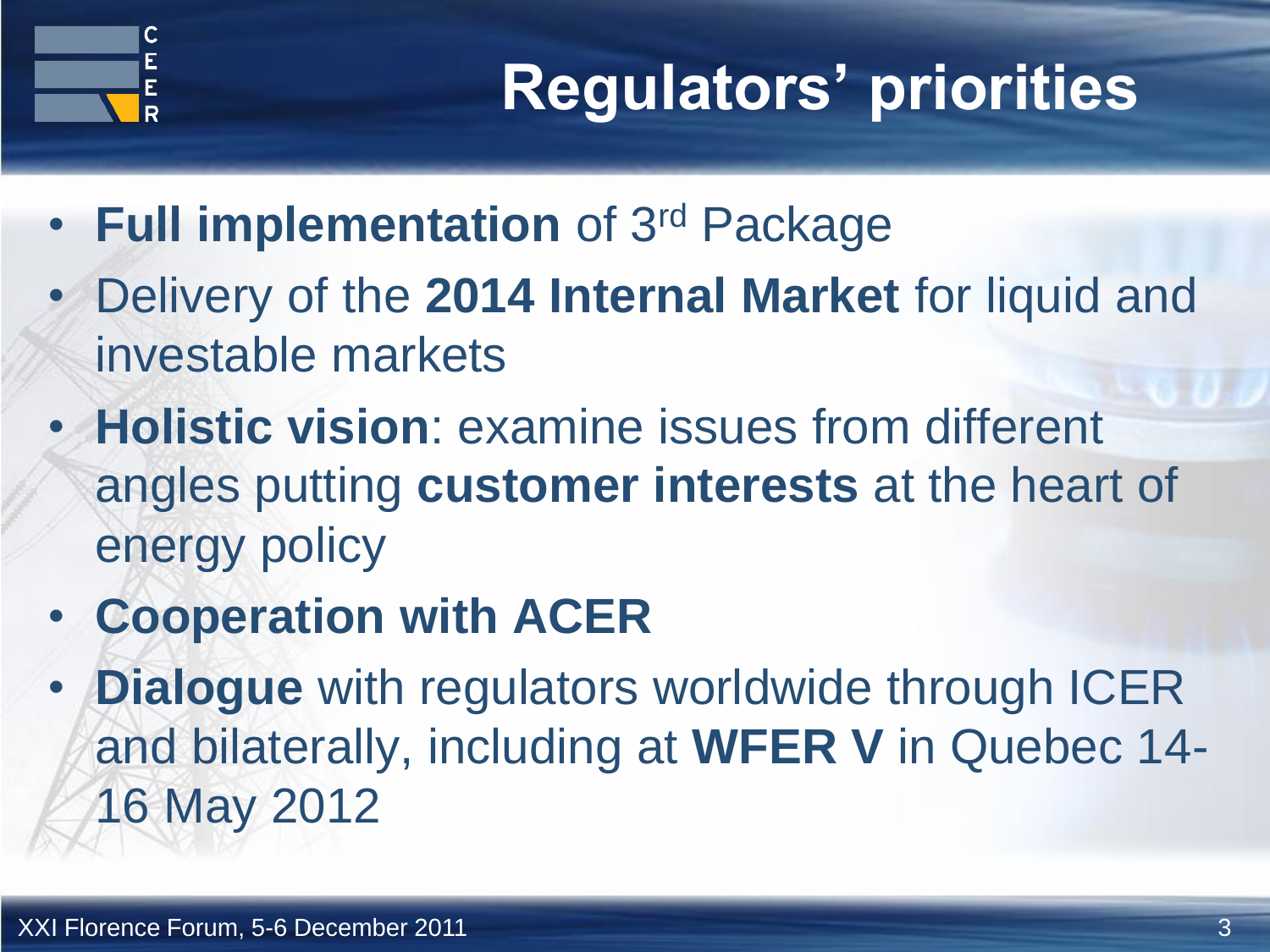

# **Planned 2012 CEER activities**

- 3<sup>rd</sup> Package implementation
- Gas storage and LNG
- Security of supply and infrastructure issues
- Retail market, "smartness", affordability and customer issues
- Renewable energy and energy efficiency
- Voltage quality
	- Financial services and energy trading
	- **External relations**

Work Programme to be published in January

XXI Florence Forum, 5-6 December 2011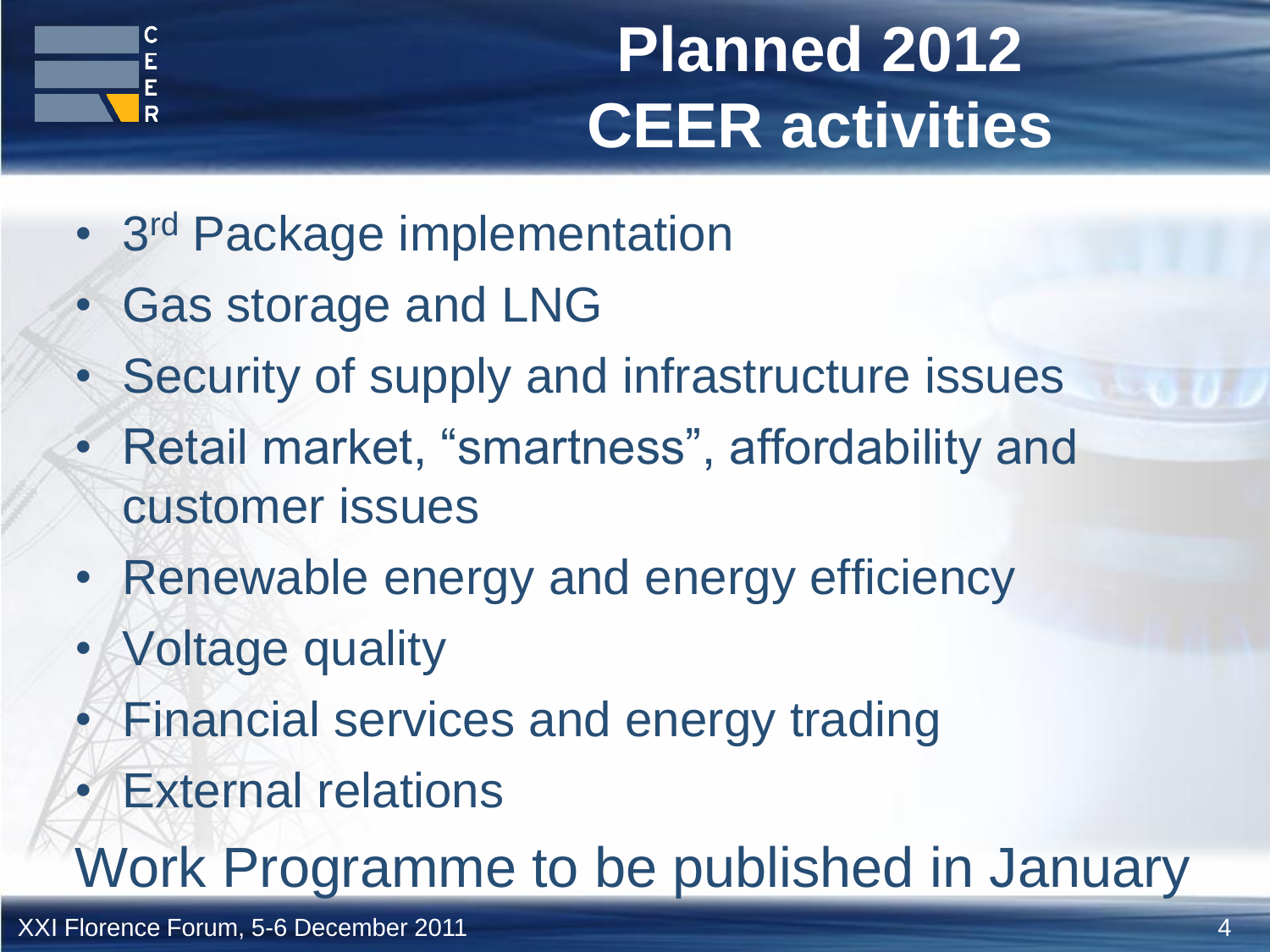

## **Stakeholder engagement**

- We engage with interested stakeholders:
	- Public consultations
	- Workshops and hearings
	- Bilateral contacts

And we commit to review these practices to ensure they are fit for purpose

### *Ongoing consultations*:

- Implications of Nonharmonised Renewable Support Schemes, until 6 January 2012
- Advice on price comparison tools, until 22 December 2011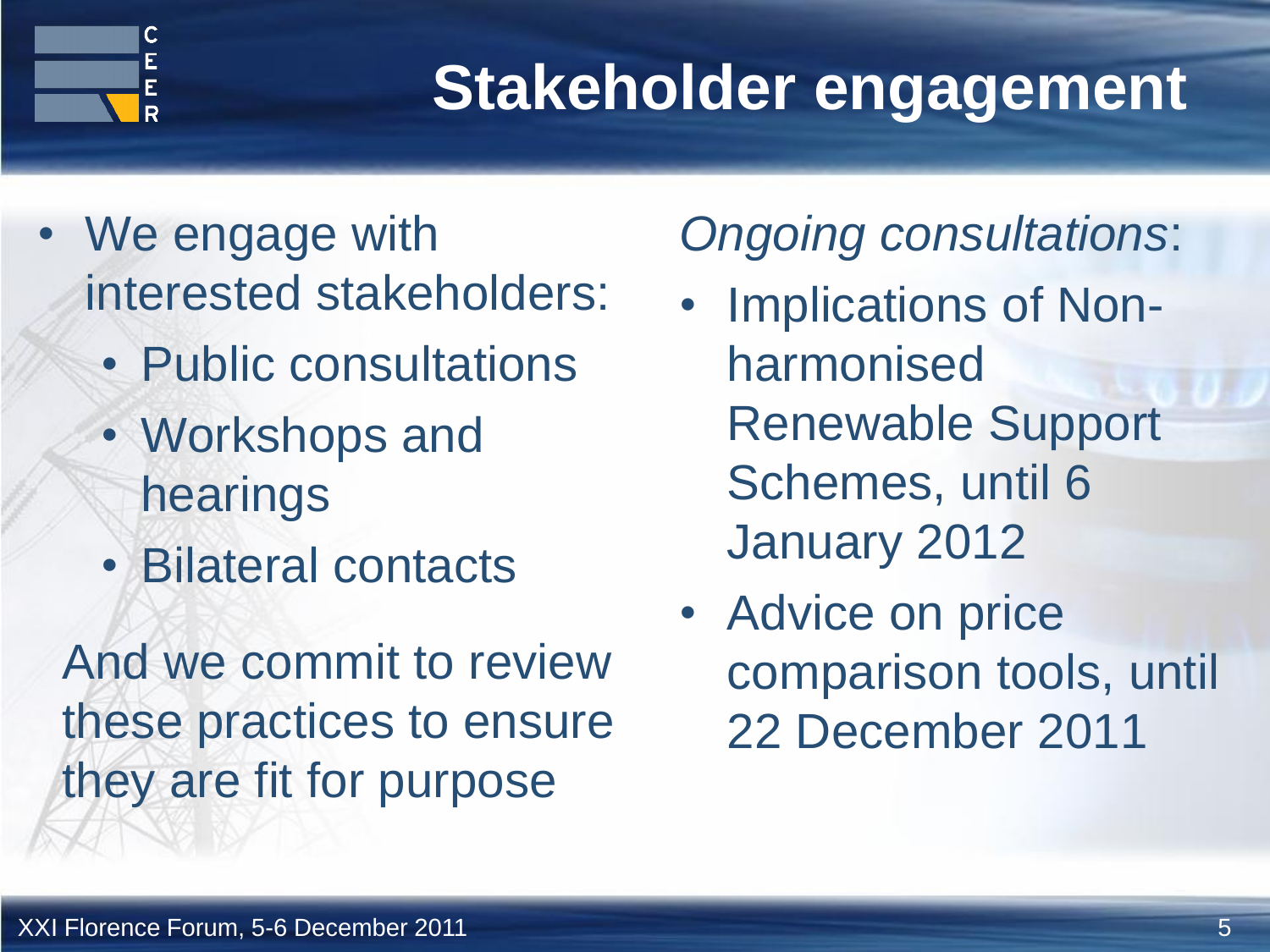

# **2012 Conference : asking the big questions**

- Key energy leaders and European regulators will tackle the sector's most pressing questions, including:
	- Aligning the Commission's Energy **infrastructure** proposals and the 3rd Package
	- How can we build a bottom-up and top-down approach in the **Ten-Year Plans** for the infrastructure needs of an internal energy market?
	- How can we attract **new investment** in grid upgrades? will new financing mechanisms replace or complement more traditional measures?
	- How can we reconcile energy and **climate change objectives** with competitive market goals?
	- What can industry do to encourage changes in **customer behaviour**?